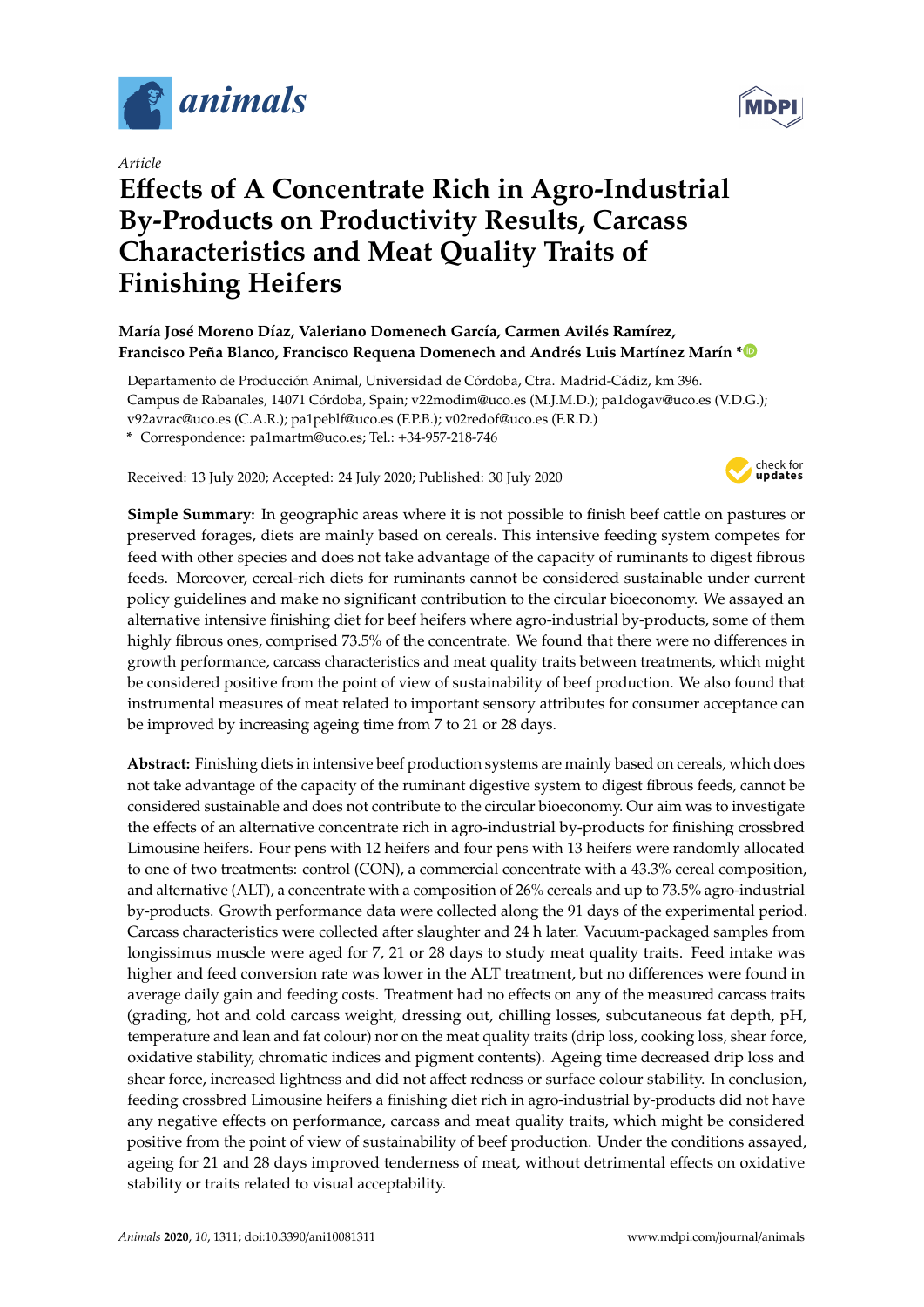**Keywords:** by-products; finishing heifers; performance; carcass; meat; ageing

#### **1. Introduction**

The European Union is the world's third largest producer of beef, but there are great differences in productivity and incomes of beef producers across regions due to diversity of climates, forage availability, breeds and livestock farming practices [\[1\]](#page-8-0). In Mediterranean areas, such as Southern Spain, it is not usually feasible to finish beef cattle on pastures or preserved forages due to climatic conditions. Therefore, after weaning at 5–8 months, calves are reared under intensive feedlot conditions where they are finished with ad libitum feeding of concentrates, mainly based on cereals, and limited consumption of cereal straw as a roughage source. These type of finishing diets may increase farm production costs, compete for feed with swine and poultry and do not take advantage of the capacity of ruminants to digest fibrous feeds [\[2\]](#page-8-1). Such intensive feeding systems can not be considered as sustainable under current policy guidelines, nor do they make any significant contribution to the circular bioeconomy [\[3](#page-9-0)[,4\]](#page-9-1). An option to change the current situation could be to replace the cereals in the concentrate with agro-industrial by-products [\[5\]](#page-9-2).

The nature of the finishing diet might influence productivity results, carcass traits and instrumental meat quality [\[6\]](#page-9-3). Replacing cereals with fibrous by-products usually decreases the energy content of the concentrate and might affect fat synthesis and deposition [\[7](#page-9-4)[,8\]](#page-9-5). Finishing diet characteristics as well as length and conditions of meat storage and retail display can impact meat colour and tenderness [\[9\]](#page-9-6), which is important since colour is used by consumers as an indicator of freshness and has a great impact on purchasing decision, whereas tenderness is the most appreciated feature when eating meat [\[10\]](#page-9-7). Some studies have described the responses of those traits after replacing part of the concentrate with silage in total mixed rations fed ad libitum in intensive feeding systems  $[11-14]$  $[11-14]$ . However, very few studies have dealt with productivity, carcass and meat traits of beef cattle finished indoors and fed high-concentrate diets where agro-industrial by-products are the main ingredients [\[15\]](#page-9-10).

In the current research, finishing heifers reared in an intensive feedlot were fed a commercial concentrate or an alternative concentrate very rich in agro-industrial by-products, some of them highly fibrous ones. Our aim was to investigate the effects of the concentrate composition on growth performance, carcass characteristics and meat quality traits.

# **2. Material and Methods**

#### *2.1. Animals, Housing and General Management*

All the experimental procedures used in the present study followed Spanish regulations for the care of animals during farming, transport, slaughter and experimentation and the European Union directive for animal experiments [\[16,](#page-9-11)[17\]](#page-9-12).

In a commercial intensive feedlot, one hundred Limousine crossbred heifers (50 per treatment),  $12 \pm 1.8$  months old and with an initial body weight (BW) of 378  $\pm$  10.3 kg, were allocated to eight pens (four pens with 12 heifers and four pens with 13 heifers), while ensuring uniformity in age and body weight among pens. The pens had a roofed straw-bedded area in front of the feed bunk and an outdoor area. Each pen had its own water trough and straw rack and the feed bunk was long enough to allow all animals to eat at the same time. Animals had free access to water, concentrate and cereal straw at any time. The experimental period lasted 91 days and was preceded by an adaptation period of 14 days, in which the animals were gradually changed from the growing diet (a commercial cereal-based concentrate plus cereal straw), common to all of them, to the appropriate finishing diet, according to the experimental design.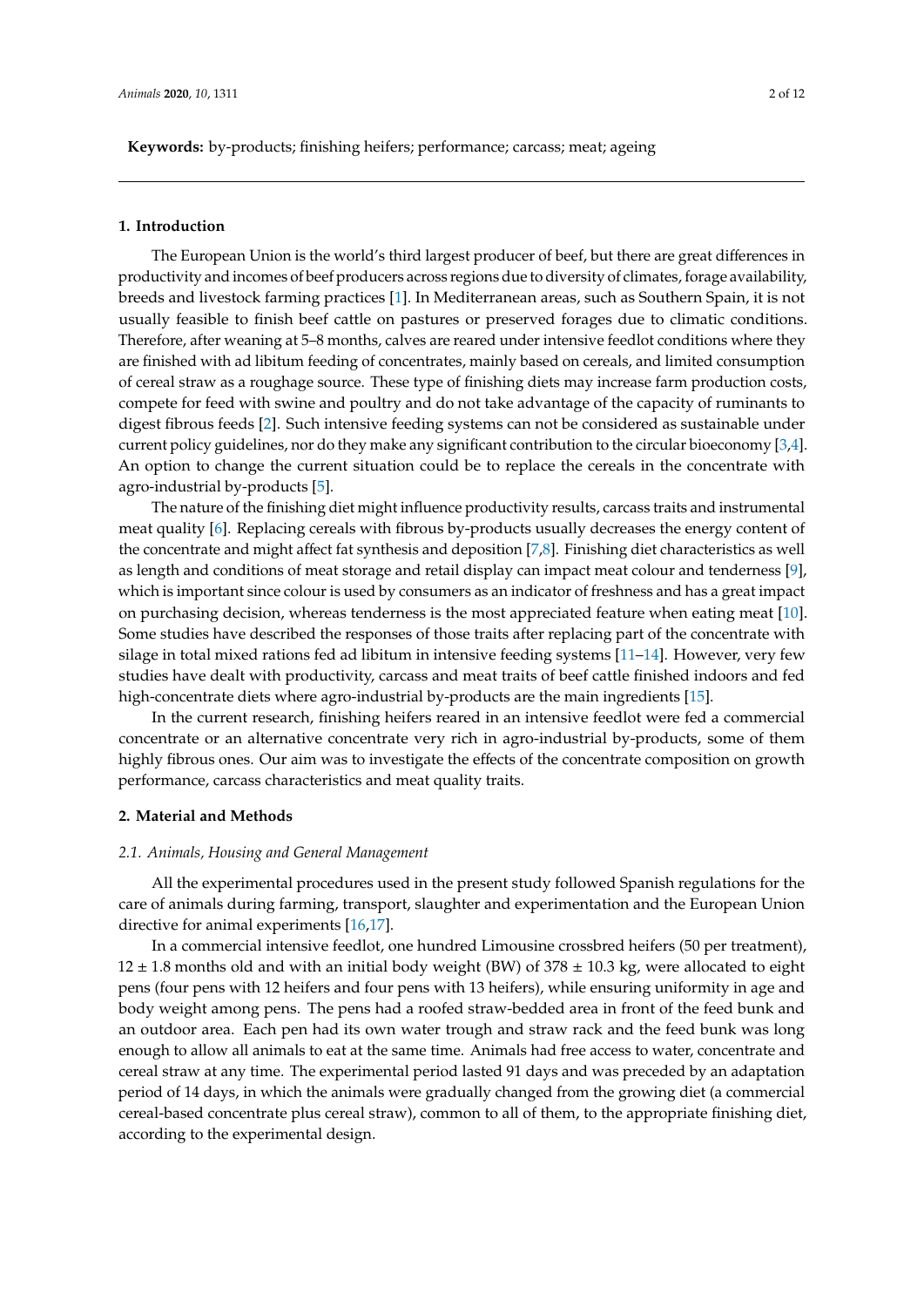#### *2.2. Experimental Design and Diets*

The pens were randomly allocated to one of two treatments (four pens per treatment), namely control (CON) and alternative (ALT). The treatments only differed in the type of steam-pelleted concentrate that was fed to the animals (Table [1\)](#page-2-0). The concentrate in the CON treatment was a typical commercial one for finishing heifers, mainly cereal-based. The ALT concentrate was composed of 26% cereals and up to 73.5% of agro-industrial by-products, some of them highly fibrous (Table [1\)](#page-2-0). Both concentrates were fed ad libitum, and cereal straw was fed as the sole roughage source.

<span id="page-2-0"></span>**Table 1.** Ingredients and analysed composition of experimental concentrates (control (CON): conventional concentrate; alternative (ALT): concentrate rich in agro-industrial by-products).

|                                       | <b>CON</b>        | <b>ALT</b>        |
|---------------------------------------|-------------------|-------------------|
| Barley $(\%)$                         | 32.3              | 16.0              |
| Maize                                 | 11.0              | 6.0               |
| Agro-industrial by-products $(\%)$    | $31.4^{\text{+}}$ | $73.5^{\text{+}}$ |
| Sunflower meal (%)                    | 8.0               |                   |
| Bitter vetch (%)                      | 5.0               |                   |
| Palm kernel meal (%)                  | 4.0               |                   |
| Soybean meal (%)                      | 2.0               |                   |
| Calcium salts of palm fatty acids (%) | 1.1               |                   |
| Palm oil (%)                          | 0.7               |                   |
| Minerals and vitamins $(\%)$          | 4.5               | 4.5               |
| Chemical composition, as fed          |                   |                   |
| Dry matter $(\% )$                    | 89.8              | 89.4              |
| Crude protein (%)                     | 14.0              | 14.0              |
| Fat by acid hydrolysis (%)            | 4.7               | 4.6               |
| Neutral detergent fibre (%)           | 21.9              | 27.4              |
| Acid detergent fibre (%)              | 10.4              | 16.4              |
| Lignin $(\%)$                         | 1.8               | 3.0               |
| Starch $(\% )$                        | 34.5              | 29.4              |
| Ash $(\%)$                            | 7.6               | 7.5               |
| NEmg (MJ/kg as fed)                   | 6.4               | 5.7               |

† Corn gluten feed (9.0%), wheat bran (8.0%), hominy feed (4.0%), corn dried distiller grains with solubles (4.0%), dehydrated barley sprouts (4.0%) and rice bran (2.4%). ‡ Soybean hulls (12.0%), hominy feed (11.2%), corn dried distiller grains with solubles (10.0%), wheat bran (8.2%), corn gluten feed (8.1%), dehydrated barley sprouts (6.0%), NaOH-treated wheat straw (5.0%), camelina meal (4.0%), camelina husks (4.0%), extracted grape seed meal (3.0%) and rice bran (2.0%). NEmg: net energy for maintenance and weight gain [\[18\]](#page-9-13).

#### *2.3. Measurements, Sample Collection and Laboratory Analyses*

Samples of the diets were taken from each batch mix, and aliquots were pooled in one sample per concentrate for chemical analyses [\[19,](#page-9-14)[20\]](#page-9-15).

Average BW per pen was recorded 2 h before morning feed delivery at the beginning of the trial and every 30 days thereafter. Total feed intake in each pen was calculated as the sum of feed consumed throughout the experimental period. Following, average daily gain (ADG, kg/day), average feed intake (FI, kg/day) and feed conversion ratio (FCR, feed to gain kg/kg) were calculated for each pen.

On day 91 of the trial, all heifers were weighed, and three heifers per pen (12 heifers from each treatment) having the final BW closest to the median weight of the pen were tagged to track their carcasses. Then, the heifers were transported from the farm to a commercial abattoir located approximately 145 km  $(\sim$  1 h 40 min), in an adequately conditioned vehicle. After a 10-h rest period, the heifers were slaughtered by captive-bolt pistol, exsanguinated and dressed using standard commercial procedures. Thus, the carcasses were not electrically stimulated.

The carcasses were weighed (hot carcass weight (HCW)) and graded for conformation (E, excellent; U, very good, R, good; O, fair; P, poor) and fatness (1, low; 2, slight; 3, average; 4, high; 5, very high) by trained personnel at the abattoir, according to the EU official classification system for beef carcasses [\[21\]](#page-9-16).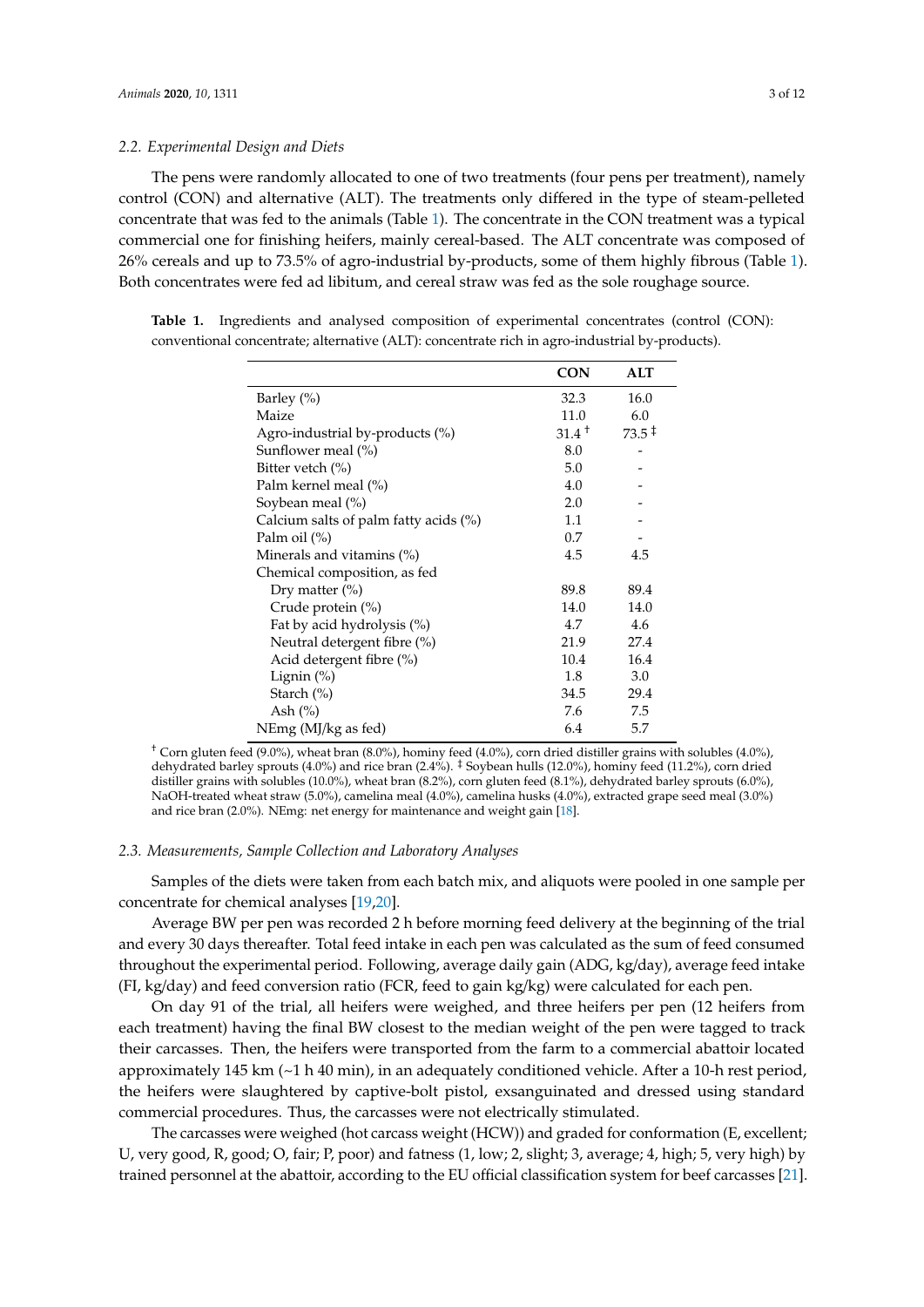Afterwards, in the first 45 min after slaughter, temperature  $(T^a)$ , pH (pH<sub>0</sub>) and lean and subcutaneous fat colour of the carcasses were registered. Temperature and pH were monitored in the longissimus muscle by using a portable pH-meter (Crison PH25, Hach Lange, Barcelona, Spain) equipped with a glass electrode suitable for meat penetration and automatic temperature compensator. The probe was inserted in a scalpel incision approximately 1 cm into its geometrical centre at right angles to the sagittal plane surface. The pH electrode was recalibrated at room temperature every five samples, using two standard buffer solutions at pH 4.0 and 7.0, and rinsed between measurements. Three measurements for lean (rectus abdominis muscle) and caudal subcutaneous fat colours were taken with a hand-held spectrophotometer (CM-2600d, Minolta Co., Osaka, Japan; λ: 360–740, ∆λ: 10 nm, specular component excluded mode, D65 standard illuminant, 10◦ visual angle and 8 mm measurement aperture), standardised against a white tile ( $L^* = 97.78$ ,  $a^* = 0.19$ ,  $b^* = 1.84$ ) and light trap supplied by the manufacturer. Colour coordinates were expressed as L\* (lightness), a\* (redness) and b\* (yellowness), and the average value for each of them was reported and used for calculation of C\* (chroma or vividness of h\*) and h\* (hue angle or the degree to which a colour stimulus can be described as red, green, yellow, blue or the combinations between them) as  $C^* = (a^{*2} + b^{*2})^{0.5}$ and h<sup>\*</sup> = arctangent ( $b^*/a^*$ ) × 360°/(2 ×  $\pi$ ) [\[22\]](#page-9-17). For fat colour, readings were taken on subcutaneous fat covered with plastic food wrap (calibration was performed using the food wrap to maintain the integrity of the results). The carcasses were then split along the spine into two halves and chilled at 4 ◦C for 24 h in a commercial chiller. After, the half carcasses were reweighed to obtain the cold carcass weight (CCW), and temperature ( $T^2_{24}$ ) and pH (pH<sub>24</sub>) were measured as indicated above. The dressing was calculated as the ratio of cold carcass weight (CCW) to final BW at the farm, while chilling losses were calculated as the ratio of the difference between HCW and CCW to HCW. Both data were expressed as percentages.

The longissimus muscle was cut out from the fifth to the last thoracic vertebrae of the chilled left half carcasses and cut into three portions that were individually packed in sealed vacuum bags to get contact between the bag and the meat. The bags were identified and delivered via refrigerated transport (4  $\degree$ C) to the laboratory. At the laboratory, dorsal fat thickness was measured with a stainless steel calliper at the 12th to 13th rib interfaces, over the longissimus muscle at a point three-quarters the ventral length of the ribeye (FT1) and over the latissimus dorsi muscle (FT2). The portion in each bag within each animal of origin was considered a sample that was randomly assigned to one of three different ageing times (7, 21 and 28 days) at 2–4 ◦C in darkness on stainless steel gratings. The bags were turned over and rotated among shelf positions every day to minimise location effects. After each ageing time, meat samples were unpacked, and pH was immediately determined. Meat samples were then subsampled as needed for determinations of drip loss (DL), cooking loss (CL), Warner–Bratzler shear force (WBSF), colour, pigment contents and oxidative stability.

For DL measurement, a block of meat trimmed of external fat and connective tissue and measuring  $20 \times 20 \times 25$  mm, was sliced so that the fibres ran across the longer axis of the sample. The slices were weighed and suspended on metal hooks placed on the inner side of the lid of a plastic airtight container so that the sample did not touch the container walls. After display for 24, 48 and 72 h at 4  $°C$ , the slices were carefully dabbed and weighed again. The DL of each slice was calculated as the percent weight difference between the initial and final weight relative to the initial weight.

To assess CL and WBSF, a steak of 5 cm length was cut from the cranial end of each sample. Steaks were trimmed of external fat and epimysium and weighed prior to cooking. The steaks were individually placed inside plastic bags and boiled using a water bath (Precisterm 6000388, J.P. Selecta Co., Barcelona, Spain), which was preheated to 75 ◦C, to a final internal temperature of 71 ◦C [\[23\]](#page-9-18). Internal temperature was monitored by an iron/constant thermocouple wire connected to a thermometer (HI 98,509 Checktemp Pocket Thermometer, Hanna Instruments, Guipúzcoa, Spain) inserted into the geometric centre of the steak. After cooking, the steaks were cooled at room temperature for 30 min, gently blotted dry by using paper towels and weighed again. Cooking loss (CL) was determined by calculating the weight difference of the steaks before and after cooking, expressed as percentage of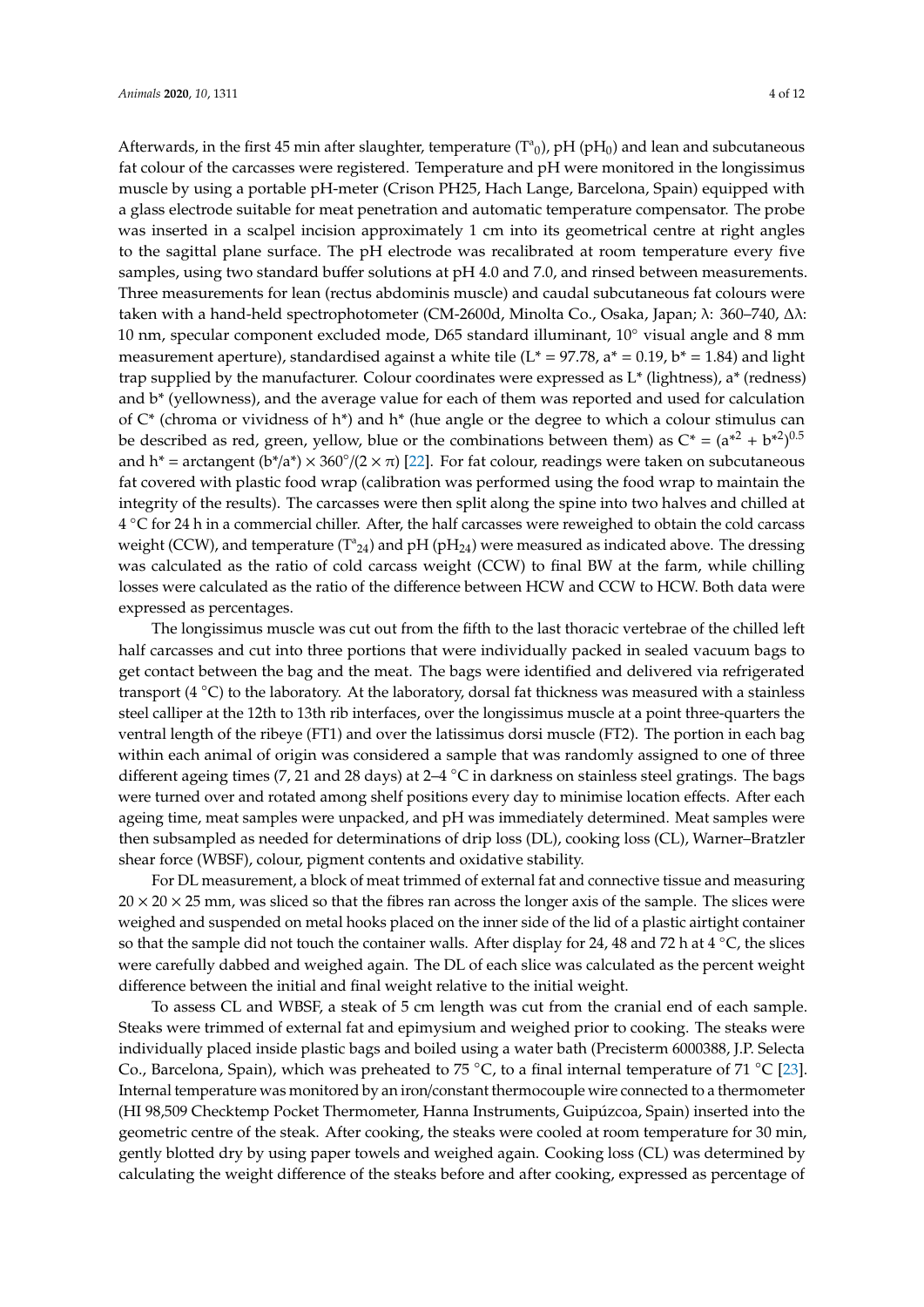initial weight. Then, five 1.27 cm diameter cores were removed parallel to the muscle fibre orientation from the lateral end of the cooked steaks. Peak WBSF (kg/cm $^2$ ) was measured perpendicular to the muscle fibres using a TA.XT-2 texture analyser (Texture Analyser, Stable Micro Systems, Surrey, UK) equipped with a Warner–Bratzler shear device (25 kg load cell) and a crosshead speed of 200 mm/min. The down stroke distance was 3 cm (the probe should cut the meat completely). Each core was assessed two times, and the 10 peak shear forces recorded per sample were averaged for statistical analysis.

For meat colour analysis, the steaks were placed on styrofoam trays, overwrapped with oxygen-permeable PVC film (O<sub>2</sub> permeability = 15,500–16,200 cm<sup>3</sup>/m<sup>2</sup>/24 h at 23 °C) and placed in a dark chill room at 4  $\degree$ C for 30 min to permit blooming before L<sup>\*</sup>, a<sup>\*</sup> and b<sup>\*</sup> values were recorded (day 0 of colour measurement). Three measurements, changing the spectrophotometer orientation at each time, were made directly on the meat surface immediately after removing the film at non-overlapped zones of each steak, which avoided areas of connective tissue and intramuscular fat. The three values of  $L^*$ , a<sup>\*</sup> and b<sup>\*</sup> were averaged for statistical analysis and  $C^*$  and h<sup>\*</sup> values were derived. Then, the samples were overwrapped again and kept in the dark at 4 ◦C for further colour analysis after 24 h of aerobic display. Overall colour variation between the initial measurement when removed from the vacuum package (0) and the next measurement at display (24) was determined using the colour difference coefficient ( $\Delta E$ ), which was calculated as  $\Delta E = ((L^*_{0} - L^*_{24})^2 + (a^*_{0} - a^*_{24})^2$ +  $(b*_0 - b*_2)$ <sup>2</sup>)<sup>0.5</sup>. Additionally, spectral data were used to estimate the surface colour stability (SCE) as R630/R580 [\[24\]](#page-9-19). The reflectance values at four wavelengths (473, 525, 572 and 700 nm) were used to calculate the proportions of metmyoglobin as MMb =  $2.375 \times [1 - ((A473 - A700)/(A525 - A700))]$  $\times$  100, deoxymyoglobin as DMb = 1.395 – ((A572 – A700)/(A525 – A700))  $\times$  100 and oxymyoglobin as OMb = 100 − (AD + AM), where A473, A525, A572 and A700 are the common logarithms of the reciprocals of reflectance values at 473, 525, 572 and 700 nm, respectively [\[25\]](#page-9-20).

The extent of lipid oxidation at each ageing time was assessed by measuring thiobarbituric acid reactive substances (TBARS), expressed as mg of malondialdehyde (MDA)/kg of meat [\[26\]](#page-10-0).

## *2.4. Statistical Analyses*

SAS UE 3.8 (SAS Institute Inc., Cary, NC) was used to perform the statistical analyses. Statistical significance was declared at  $p < 0.05$ . All quantitative data were checked for normality before analyses by means of Kolmogorov–Smirnov test. Productivity data were analysed with the GLM procedure, using the pen (12–13 animals per pen) as experimental unit and the treatment as fixed effect. Carcass traits, except for grading, were analysed with the MIXED procedure. The statistical model included the treatment as fixed effect and the pen (four pens per treatment and three samples per pen) nested within treatment as random effect. The  $pH_0$  was used as covariate in the analysis of lean muscle colour [\[27\]](#page-10-1). Carcass grading data were submitted to a chi-squared test with the FREQ procedure. A repeated measurements analysis of meat data was carried out with the MIXED procedure. A covariance structure appropriate for unequally spaced measures (compound symmetry, ANTE(1) or spatial power) was chosen for each variable on the basis of the Schwarz's Bayesian information model fit criteria. The statistical model included the fixed effects of treatment, ageing time and their interaction; the repeated effect was ageing time; the subject of the repeated measurements was the animal nested within treatment and pen; and the pH at the end of each ageing time was used as covariate in the analyses of DL, CL, WBSF, colour traits and pigment contents. When the fixed effects of the repeated measurement model were significant, differences between least squares means were assessed by paired t-test. Pearson's correlation was used when appropriate.

#### **3. Results**

Except for FI and FCR, no differences ( $p > 0.05$ ) were found in the productivity results between treatments (Table [2\)](#page-5-0). The ALT concentrate was about 12% cheaper than the CON concentrate (169.13 vs. 191.88 €/t, calculated using local market prices of feedstuffs in the year 2017), but no differences were observed in the feeding cost per heifer in the 91-day period or in the cost per kg of body weight gain,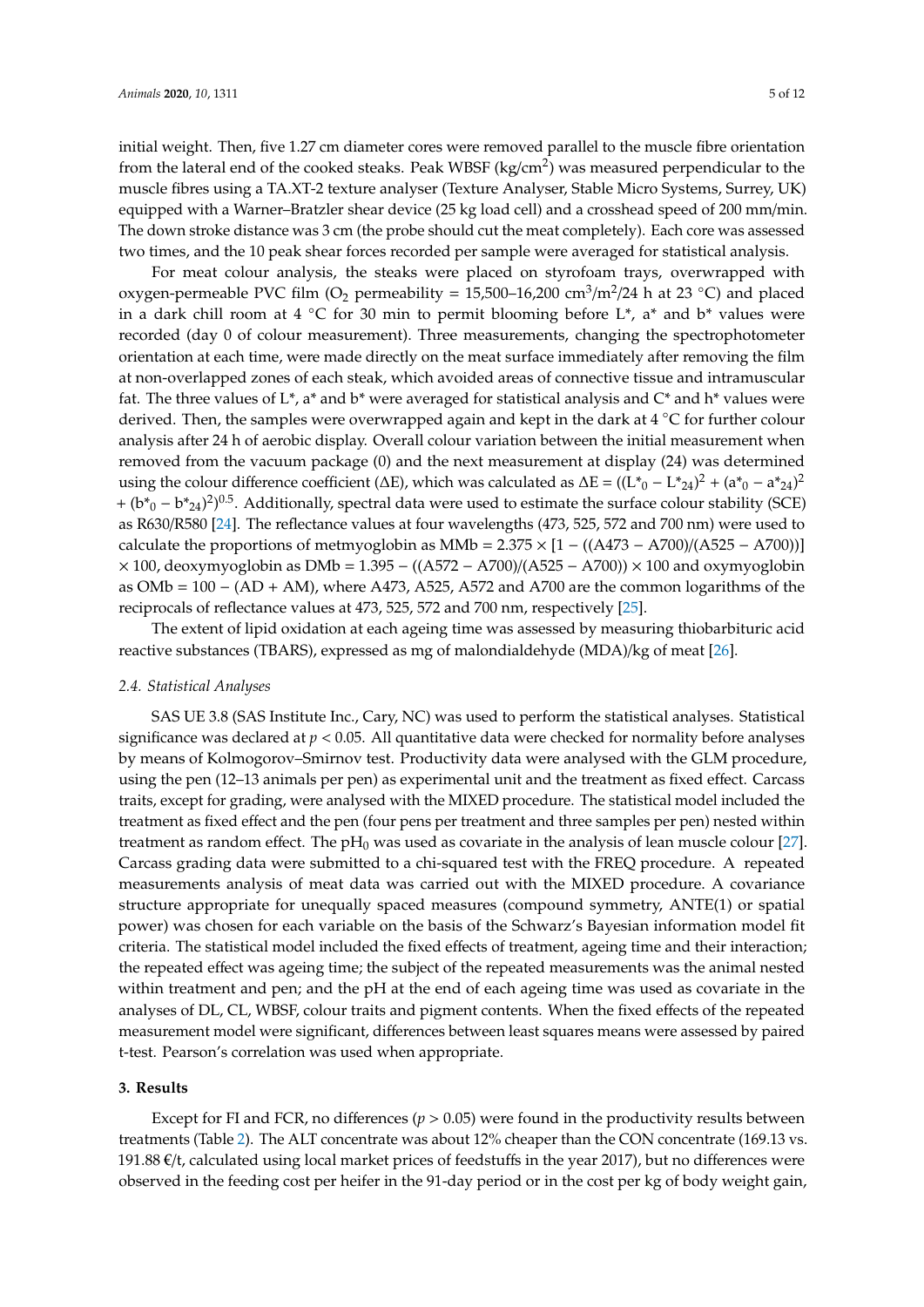since the higher FI in the ALT treatment fully compensated for the lower price of its concentrate, at nearly the same ADG in both treatments.

| Parameters                                        |            | <b>Diet</b> | <b>SEM</b> | p       |  |
|---------------------------------------------------|------------|-------------|------------|---------|--|
|                                                   | <b>CON</b> | <b>ALT</b>  |            |         |  |
| Initial body weight (kg)                          | 379        | 379         | 2.1        | 0.92    |  |
| Final body weight (kg)                            | 469        | 470         | 3.0        | 0.88    |  |
| Average daily gain (kg/day)                       | 0.99       | 1.01        | 0.018      | 0.65    |  |
| Average feed intake (kg/day)                      | 7.48       | 8.53        | 0.214      | < 0.001 |  |
| Feed conversion rate (kg/kg)                      | 7.60       | 8.48        | 0.199      | 0.01    |  |
| Feeding cost ( $\epsilon$ /animal/period)         | 130.6      | 131.2       | 1.34       | 0.83    |  |
| Fattening cost ( $\epsilon$ /kg body weight gain) | 1.46       | 1.43        | 0.021      | 0.63    |  |

<span id="page-5-0"></span>**Table 2.** Productivity results of crossbred Limousine heifers finished on a conventional concentrate (CON) or a concentrate rich in agro-industrial by-products (ALT).

SEM: standard error of the mean.

Treatment did not affect ( $p > 0.05$ ) carcass characteristics (Table [3\)](#page-6-0) or meat traits (Table [4\)](#page-6-1). However, ageing time affected  $(p < 0.05)$  pH, DL, WBSF, TBARS, chromatic indices (except for a\*,  $C^*$  and SCE) and pigment contents of meat. The pH showed a quadratic pattern of change with a maximum at 21 days of ageing. The DL and WBSF decreased between 7 and 21 days of ageing time and stabilised thereafter at average values of 0.76% and 5.05 kg/cm<sup>2</sup>, respectively. The TBARS linearly increased with ageing to a maximum of 0.67 mg MDA/kg. The L\* values were higher at 21 and 28 than at 7 days of ageing. The b<sup>\*</sup> and h<sup>\*</sup> values showed a quadratic pattern of change with a minimum at 21 days of ageing, while, on the contrary, the ∆E values were higher at 21 days than at 7 or 28 days of ageing. The changes of MMb and DMb with ageing were positive linear and quadratic with a maximum at 21 days, respectively. The OMb values decreased with ageing time and were higher at 7 days than at 21 and 28 days of ageing. The CL values did not reach significant differences but showed a decreasing linear trend ( $p = 0.06$ ).

| <b>Traits</b>            | Diet          | <b>SEM</b>    | p     |      |
|--------------------------|---------------|---------------|-------|------|
|                          | <b>CON</b>    | ALT           |       |      |
| Grading                  | 58% R3/42% U3 | 33% R3/67% U3 |       | 0.22 |
| Hot carcass weight (kg)  | 259           | 266           | 2.3   | 0.19 |
| Cold carcass weight (kg) | 251           | 264           | 2.2   | 0.19 |
| Dressing out $1$ (%)     | 55.4          | 56.1          | 0.43  | 0.45 |
| Chilling losses $2$ (%)  | 1.99          | 2.00          | 0.002 | 0.12 |
| $FT1$ (cm)               | 3.76          | 5.23          | 0.042 | 0.14 |
| $FT2$ (cm)               | 7.44          | 9.32          | 0.052 | 0.07 |
| $pH_0$                   | 6.62          | 6.72          | 0.034 | 0.17 |
| $pH_{24}$                | 5.97          | 5.79          | 0.071 | 0.27 |
| $T^a_{0}$ (°C)           | 40.2          | 39.6          | 0.18  | 0.12 |
| $T^a{}_{24}$ (°C)        | 2.9           | 3.1           | 0.08  | 0.18 |
| Muscle                   |               |               |       |      |
| $L^*$                    | 35.4          | 33.9          | 0.97  | 0.58 |
| $a^*$                    | 14.3          | 16.7          | 0.68  | 0.31 |
| $b^*$                    | 12.2          | 13.3          | 0.42  | 0.19 |
| $C^*$                    | 19.2          | 21.2          | 0.675 | 0.29 |
| h*                       | 40.9          | 38.9          | 1.184 | 0.58 |

**Table 3.** Carcass characteristics of crossbred Limousine heifers finished on a conventional concentrate (CON) or a concentrate rich in agro-industrial by-products (ALT).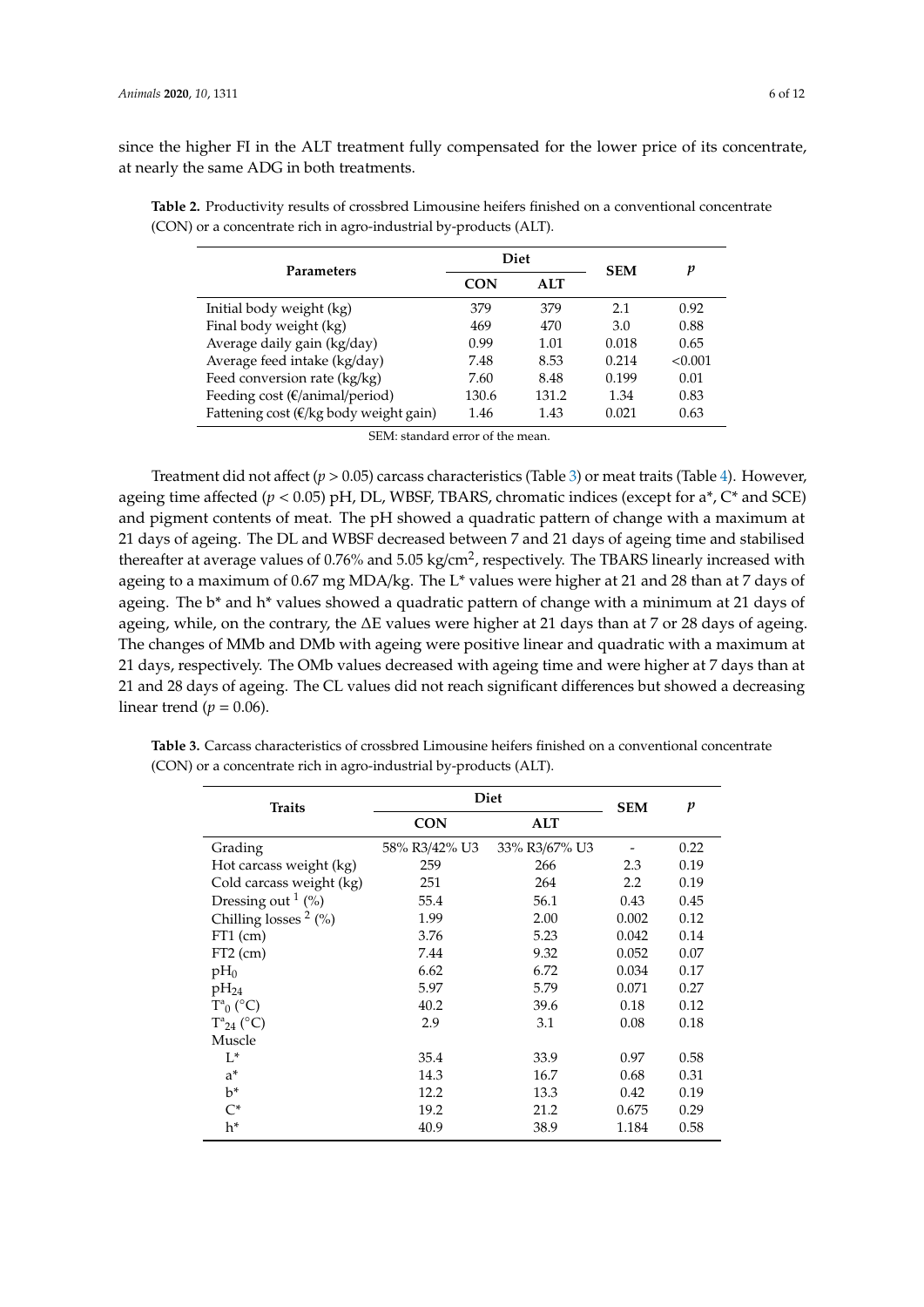<span id="page-6-0"></span>

| <b>Traits</b> | Diet       | <b>SEM</b> | p     |      |  |
|---------------|------------|------------|-------|------|--|
|               | <b>CON</b> | <b>ALT</b> |       |      |  |
| Fat           |            |            |       |      |  |
| $L^*$         | 83.4       | 86.8       | 0.96  | 0.16 |  |
| $a^*$         | 0.44       | 1.00       | 0.192 | 0.27 |  |
| $b^*$         | 9.43       | 9.99       | 0.402 | 0.50 |  |
| $C^*$         | 9.47       | 10.10      | 0.400 | 0.46 |  |
| h*            | 85.1       | 82.5       | 0.765 | 0.70 |  |

**Table 3.** *Cont.*

<sup>1</sup> Calculated as (hot carcass weight/final body weight)  $\times$  100. <sup>2</sup> Calculated as 100 – ((cold carcass weight/hot carcass weight)  $\times$  100). SEM: standard error of the mean; FT1: fat thickness over longissimus muscle; FT2: fat thickness over latissimus dorsi muscle; L\*: lightness; a\*: redness; b\*: yellowness; C\*: chroma; h\*: hue.

<span id="page-6-1"></span>**Table 4.** Values of pH, drip loss (DL), cooking loss (CL, %), Warner–Braztler shear force (WBSF, kg/cm<sup>2</sup> ), thiobarbituric acid reactive substances (TBARS, mg malonaldehyde/kg meat), colour traits (L\*, lightness; a\*, redness; b\*, yellowness; C\*, chroma; h\*, hue), colour variation (∆E), surface colour stability (SCE) and pigment contents (MMb, metmyoglobin; DMb, deoxymyoglobin; OMb, oxymyoglobin; all in % of total pigments) of meat from crossbred Limousine heifers finished on a conventional concentrate (CON) or a concentrate rich in agro-industrial by-products (ALT) and vacuum-aged for 7, 21 or 28 days.

|               | Diet (D)           |                      |                   |                    |                      |                   |            |      |                  |              |
|---------------|--------------------|----------------------|-------------------|--------------------|----------------------|-------------------|------------|------|------------------|--------------|
| <b>Traits</b> |                    | <b>CON</b>           |                   |                    | <b>ALT</b>           |                   | <b>SEM</b> |      | $\boldsymbol{p}$ |              |
|               | Ageing Time (A)    |                      |                   | <b>Ageing Time</b> |                      |                   |            |      |                  |              |
|               | 7                  | 21                   | 28                | 7                  | 21                   | 28                |            | D    | $\mathbf{A}$     | $D \times A$ |
| pH            | 5.90 $^{\rm b}$    | 6.00 <sup>a</sup>    | 5.90 $^{\rm b}$   | 5.92               | 5.99                 | 5.96              | 0.012      | 0.47 | < 0.01           | 0.47         |
| DL            | 1.57 <sup>a</sup>  | 0.78 <sup>b</sup>    | 0.78 <sup>b</sup> | $1.38$ $^{\rm a}$  | 0.69 <sup>b</sup>    | 0.78 <sup>b</sup> | 0.057      | 0.30 | < 0.001          | 0.64         |
| CL            | 26.1               | 25.5                 | 25.1              | 25.7               | 25.3                 | 23.6              | 0.26       | 0.21 | 0.06             | 0.55         |
| <b>WBSF</b>   | 6.63 <sup>a</sup>  | 5.58 $^{\rm b}$      | 4.99 $^{\rm b}$   | 6.69 <sup>a</sup>  | 5.00 <sup>b</sup>    | 4.62 <sup>b</sup> | 0.143      | 0.38 | < 0.001          | 0.45         |
| <b>TBARS</b>  | 0.58 <sup>b</sup>  | $0.59$ <sup>ab</sup> | 0.67 <sup>a</sup> | 0.56 <sup>b</sup>  | $0.60$ <sup>ab</sup> | 0.67 <sup>a</sup> | 0.012      | 0.89 | < 0.01           | 0.77         |
| $L^*$         | 34.8 <sup>c</sup>  | 39.0 <sup>a</sup>    | 37.1 <sup>b</sup> | 35.5 <sup>b</sup>  | 38.2 <sup>a</sup>    | 37.7 <sup>a</sup> | 0.33       | 0.77 | < 0.001          | 0.53         |
| $a^*$         | 14.4               | 14.9                 | 14.6              | 14.7               | 14.6                 | 15.0              | 0.21       | 0.78 | 0.86             | 0.77         |
| $b^*$         | 22.1 <sup>a</sup>  | 16.4 <sup>c</sup>    | 19.7 <sup>b</sup> | 21.3 <sup>a</sup>  | 16.0 <sup>b</sup>    | 20.4 <sup>a</sup> | 0.33       | 0.71 | < 0.001          | 0.16         |
| $C^*$         | 22.8               | 22.2                 | 23.4              | 23.4               | 21.7                 | 22.4              | 0.27       | 0.44 | 0.66             | 0.26         |
| $h^*$         | 51.7 <sup>a</sup>  | 48.0 <sup>b</sup>    | 51.3 $a$          | 51.4 <sup>a</sup>  | 48.2 <sup>b</sup>    | 51.7 <sup>a</sup> | 0.40       | 0.89 | < 0.001          | 0.93         |
| MMb           | 8.80 <sup>b</sup>  | $10.4^{b}$           | 13.3 <sup>a</sup> | 8.81 <sup>b</sup>  | $10.4^{b}$           | 13.0 <sup>a</sup> | 0.323      | 0.88 | < 0.001          | 0.96         |
| DMb           | 14.8 <sup>c</sup>  | 24.6 <sup>a</sup>    | 21.3 <sup>b</sup> | 15.7 <sup>c</sup>  | 27.6 <sup>a</sup>    | 19.7 <sup>b</sup> | 0.76       | 0.48 | < 0.001          | 0.23         |
| OMb           | 76.4~ <sup>a</sup> | 65.0 <sup>b</sup>    | 65.4 <sup>b</sup> | 75.5 <sup>a</sup>  | 61.9 <sup>c</sup>    | 67.3 <sup>b</sup> | 0.89       | 0.58 | < 0.001          | 0.29         |
| $\Delta E$    | 9.04 <sup>b</sup>  | 16.1 <sup>a</sup>    | 5.71 c            | 7.82 <sup>b</sup>  | 16.6 <sup>a</sup>    | 5.74 $c$          | 0.566      | 0.52 | < 0.001          | 0.18         |
| <b>SCE</b>    | 4.24               | 4.45                 | 4.31              | 4.30               | 4.57                 | 4.37              | 0.073      | 0.62 | 0.38             | 0.99         |

a,b For each variable, within each diet, least squares means without a common superscript letter are different by t-test at  $p < 0.05$ . SEM: standard error of the mean.

# **4. Discussion**

The dietary treatments tested in the present work differed in the composition of the pelleted concentrates that were used in each of them (Table [1\)](#page-2-0). The concentrate in the CON diet was mainly based on cereals and included 31.4% by weight of agro-industrial by-products. However, the concentrate in the ALT diet was mainly based on agro-industrial by-products, which sum up to 73.5% by weight of the concentrate. Some by-products were common in both concentrates, but the ALT concentrate was the only one that included highly fibrous by-products, like soybean hulls, NaOH-treated wheat straw, camelina husks and extracted grape seed meal, which represented up to 24% by weight of the concentrate, i.e., they were present in greater amount than cereals. As a result of the differences in ingredient composition, the NDF-to-starch ratio was higher and the net energy content was lower in the ALT treatment as compared to the CON treatment (0.9 vs. 0.6 and 5.7 vs. 6.4 MJ net energy for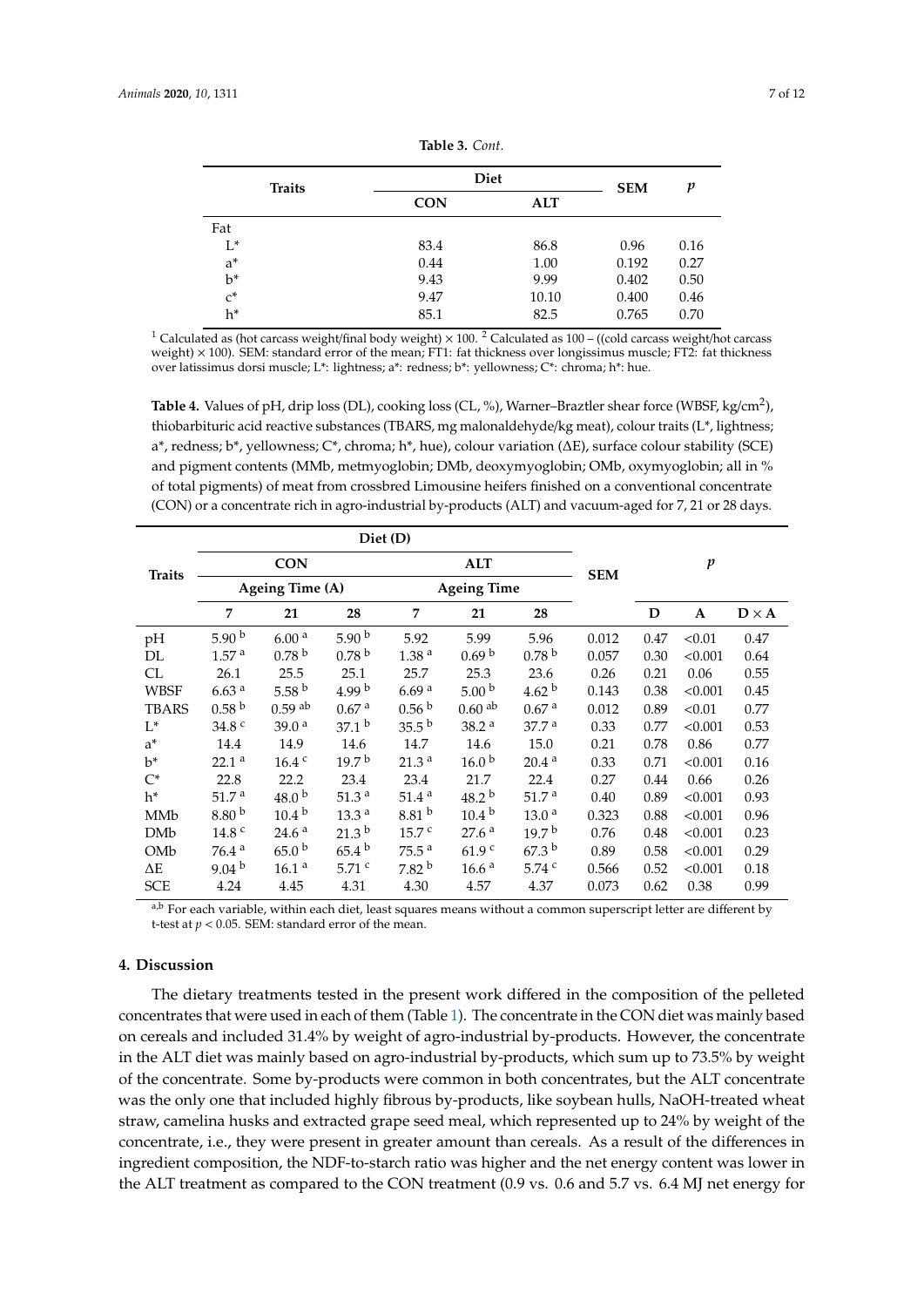maintenance and weight gain/kg of feed as fed). Therefore, effects on the productivity results, carcass characteristics and meat quality traits, if any, could be only ascribed to such differences.

The lack of differences in productivity results between treatments observed in the present work (Table [2\)](#page-5-0) agreed well with previous research where the diets assayed had larger differences in the starch contents (10 to 20 percentage points between diets) than that in the present work [\[13](#page-9-21)[–15\]](#page-9-10). Moreover, other authors did not find differences between diets with NDF contents that were in the same range as those in our work [\[11,](#page-9-8)[12\]](#page-9-22).

The fact that the heifers in the ALT treatment had the same ADG and higher FI than those in the CON treatment suggested that growth potential, and its energy demand added to that for body maintenance, drove the FI in order to maximise energy intake, which is supported by the similar consumption of net energy for maintenance and weight gain in both treatments (47.9 vs. 48.6 MJ/d in the CON and ALT treatments, respectively; from Tables [1](#page-2-0) and [2\)](#page-5-0). Moreover, meta-analysis of published research showed that the NDF content in feedlot cattle diets (within a range of 7.5 to 35.3%) was positively related to FI with no effects on net energy for weight gain per kg of dry matter intake [\[28\]](#page-10-2). Again, the ADG values in the present study were lower than those recorded in Limousine bulls at a similar energy intake [\[11\]](#page-9-8), which may be ascribed to the well-known lower weight gain capacity of heifers compared with bulls [\[29\]](#page-10-3).

The absence of differences in the carcass characteristics between treatments (Table [3\)](#page-6-0) agreed with the results reported by other authors [\[12,](#page-9-22)[14,](#page-9-9)[15\]](#page-9-10). However, a higher carcass fatness score and FT2, and consequently greater  $T^a_0$  due to higher carcass insulation, were observed when a low-concentrate diet was fed to bulls [\[11\]](#page-9-8), while heifers fed a high-concentrate diet showed a higher carcass fatness score than those fed a low-concentrate diet [\[13\]](#page-9-21). From our results and those from previous studies [\[11](#page-9-8)[,13](#page-9-21)[–15\]](#page-9-10), no clear relationship could be established between the carbohydrate composition of indoor finishing diets (i.e., the relative proportions of substrates for fatty acid synthesis in the tissues) and subcutaneous fat deposition, as previously suggested  $[8]$ . Again,  $C^*$  and a<sup>\*</sup> values of rectus abdominis muscle measured in the first 45 min postmortem were found to be predictors of colour stability (expressed as MMb) after blooming for 48 h, depending on ageing time (C<sup>\*</sup> after 3 and 14 days of ageing and a<sup>\*</sup> after 7 days of ageing) [\[30\]](#page-10-4). However, in our study, we did not find any significant correlations between the C\* or a\* values of rectus abdominis muscle and MMb at any ageing time after 24 of aerobic display.

The pattern of change of pH (Table [4\)](#page-6-1) coincided with previous observations [\[31\]](#page-10-5). All the pH values in our study were within the intermediate range (5.80–6.19) that is related to meat samples with the lowest observed tenderization [\[32\]](#page-10-6).

The DL decreased between 7 and 21 days of ageing (Table [4\)](#page-6-1), which agreed with the increasing capacity of water retention of meat throughout ageing. Water loss of meat during storage is related to how much interfibrillar water is released to the cytoplasm and how easily it can leave the muscle cells and muscle fibre bundles through the so-called drip channels [\[33\]](#page-10-7). Ageing increases water holding capacity, probably by disrupting those drip channels [\[34\]](#page-10-8). Since water holding capacity of fresh meat is important for visual acceptability, the most appropriate ageing time of the meat obtained under the conditions assayed in the present work would be at least 21 days.

In line with our results (Table [4\)](#page-6-1), other authors reported no differences in CL between their treatments and values of around 25% without a significant effect of ageing time [\[11\]](#page-9-8). On the contrary, a higher CL in the meat from young bulls fed a finishing sugar-beet pulp diet was reported [\[15\]](#page-9-10). The decreasing linear trend of CL with ageing time (Table [4\)](#page-6-1) was unexpected and might be related to the pattern of degradation of myofibrillar, cytoskeletal and sarcoplasmic proteins during ageing [\[35](#page-10-9)[,36\]](#page-10-10). The observed CL values at any ageing time would allow the meat to be classified as intermediate juicy by consumers [\[37](#page-10-11)[,38\]](#page-10-12).

The lack of differences in WBSF between treatments (Table [4\)](#page-6-1) disagreed with previous findings [\[15\]](#page-9-10). Furthermore, the observed pattern of change of WBSF concurred with the findings of some authors but not others [\[11](#page-9-8)[,39\]](#page-10-13). Taking into account the average WBSF at each ageing time, from a sensory point of view, our cooked meat samples would be perceived by consumers as tough at 7 days of ageing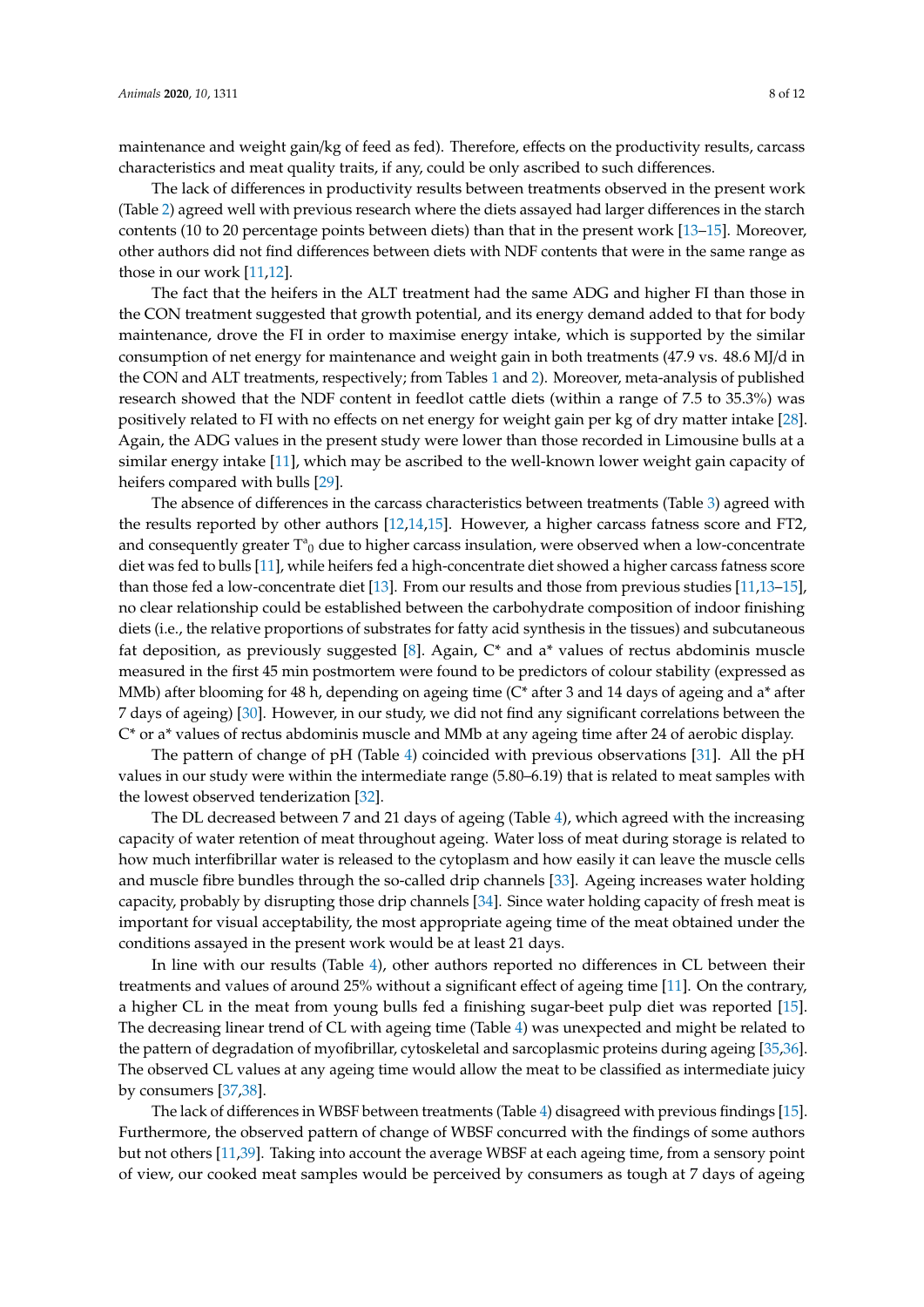$(6.7 \pm 1.13 \text{ kg/cm}^2)$  and only as intermediate tender after 21 and 28 days of ageing  $(5.3 \pm 0.89 \text{ and } 0.001)$  $4.1 \pm 0.71$  kg/cm<sup>2</sup>, respectively [\[40\]](#page-10-14). Therefore, under the conditions assayed in the present work, meat would require at least 21 days of ageing to obtain a product with acceptable sensory tenderness, without loss of juiciness, after cooking. The WBSF at any ageing time was not correlated with the lean muscle colour values measured in the first 45 min after slaughtering in coincidence with other authors [\[41\]](#page-10-15).

The TBARS increase with ageing time (Table [4\)](#page-6-1) concurred with previous observations [\[42\]](#page-10-16). The TBARS values in our study were well below 2, which can be considered the limiting threshold for the acceptability of oxidised beef [\[43\]](#page-10-17). In agreement with previous research, TBARS were negatively correlated with a<sup>\*</sup> (r =  $-0.32$ ; *p* < 0.01) [\[44\]](#page-10-18).

Other authors found that a\* decreases and MMb increases in vacuum-packaged meat with longer ageing [\[42\]](#page-10-16), which only partially agreed with our results (Table [4\)](#page-6-1). Moreover, our results totally disagreed with the absence of differences in  $L^*$ ,  $b^*$  and DMb due to ageing reported in previous research [\[45\]](#page-10-19). All meat samples reached the threshold value for a\* of 14.5 to be considered visually acceptable for consumers [\[46\]](#page-10-20).

The ∆E of meat (Table [4\)](#page-6-1) has not received enough attention in meat colour research, taking into account that it measures the combined effects of  $L^*$ , a<sup>\*</sup> and  $b^*$  changes on total colour changes [\[47\]](#page-10-21). According to these authors, a\*, C\* and SCE are negatively correlated while ∆E is positively correlated with MMb. Besides, ∆E and SCE are even more sensitive to changes in MMb than a\* or C\*. We found a negative correlation between ∆E and MMb (r = −0.27; *p* < 0.05), but we observed no correlation of a\*, C\* and SCE with MMb.

The SCE is used as an indicator for redness reduction and brownness increase on a meat surface (Table [4\)](#page-6-1). We did not observe any effect of ageing time on SCE, which is contrary to previous findings [\[48\]](#page-11-0). Translating the SCE threshold value of 3.3 for consumer acceptance of lamb [\[49\]](#page-11-1) to beef, all meat samples in the present study were acceptable irrespective of ageing time.

# **5. Conclusions**

Feeding crossbred Limousine heifers a finishing diet rich in agro-industrial by-products, mostly fibrous ones, has no negative effects on productivity, carcass and meat quality traits, which might be considered positive from the point of view of beef production sustainability. Under the conditions assayed, ageing for at least 21 days allowed us to obtain meat of acceptable shear force and better water holding capacity as compared with ageing for 7 days, without worsening cooking loss, lightness, redness or oxidative stability.

**Author Contributions:** Conceptualization, A.L.M.M. and F.P.B.; Methodology, A.L.M.M., C.A.R. and F.P.B.; Formal Analysis, M.J.M.D., C.A.R., V.D.G. and F.P.B.; Investigation, M.J.M.D., F.R.D., A.L.M.M., V.D.G. and F.P.B.; Data Curation, M.J.M.D., A.L.M.M., C.A.R. and V.D.G.; Writing—Original Draft Preparation, M.J.M.D., F.P.B., F.R.D. and A.L.M.M.; Writing—Review & Editing, A.L.M.M., M.J.M.D. and F.P.B.; Project Administration, A.L.M.M.; Funding Acquisition, A.L.M.M. All authors have read and agreed to the published version of the manuscript.

**Funding:** This research was funded by CDTI and CRIN Smart Growth Operating Program FEDER 2014–2020, grant number INALSA IDI-20160001.

**Conflicts of Interest:** The authors declare no conflict of interest. The sponsors had no role in the design, execution, interpretation or writing of the study.

#### **References**

- <span id="page-8-0"></span>1. Hocquette, J.F.; Ellies-Oury, M.P.; Lherm, M.; Pineau, C.; Deblitz, C.; Farmer, L. Current situation and future prospects for beef production in Europe–A review. *Asian-Australas. J. Anim. Sci.* **2018**, *31*, 1017–1035. [\[CrossRef\]](http://dx.doi.org/10.5713/ajas.18.0196) [\[PubMed\]](http://www.ncbi.nlm.nih.gov/pubmed/29807416)
- <span id="page-8-1"></span>2. Mottet, A.; Teillard, F.; Boettcher, P.; De Besi, G.; Besbes, B. Review: Domestic herbivores and food security: Current contribution, trends and challenges for a sustainable development. *Animal* **2018**, *12*, S188–S198. [\[CrossRef\]](http://dx.doi.org/10.1017/S1751731118002215) [\[PubMed\]](http://www.ncbi.nlm.nih.gov/pubmed/30215340)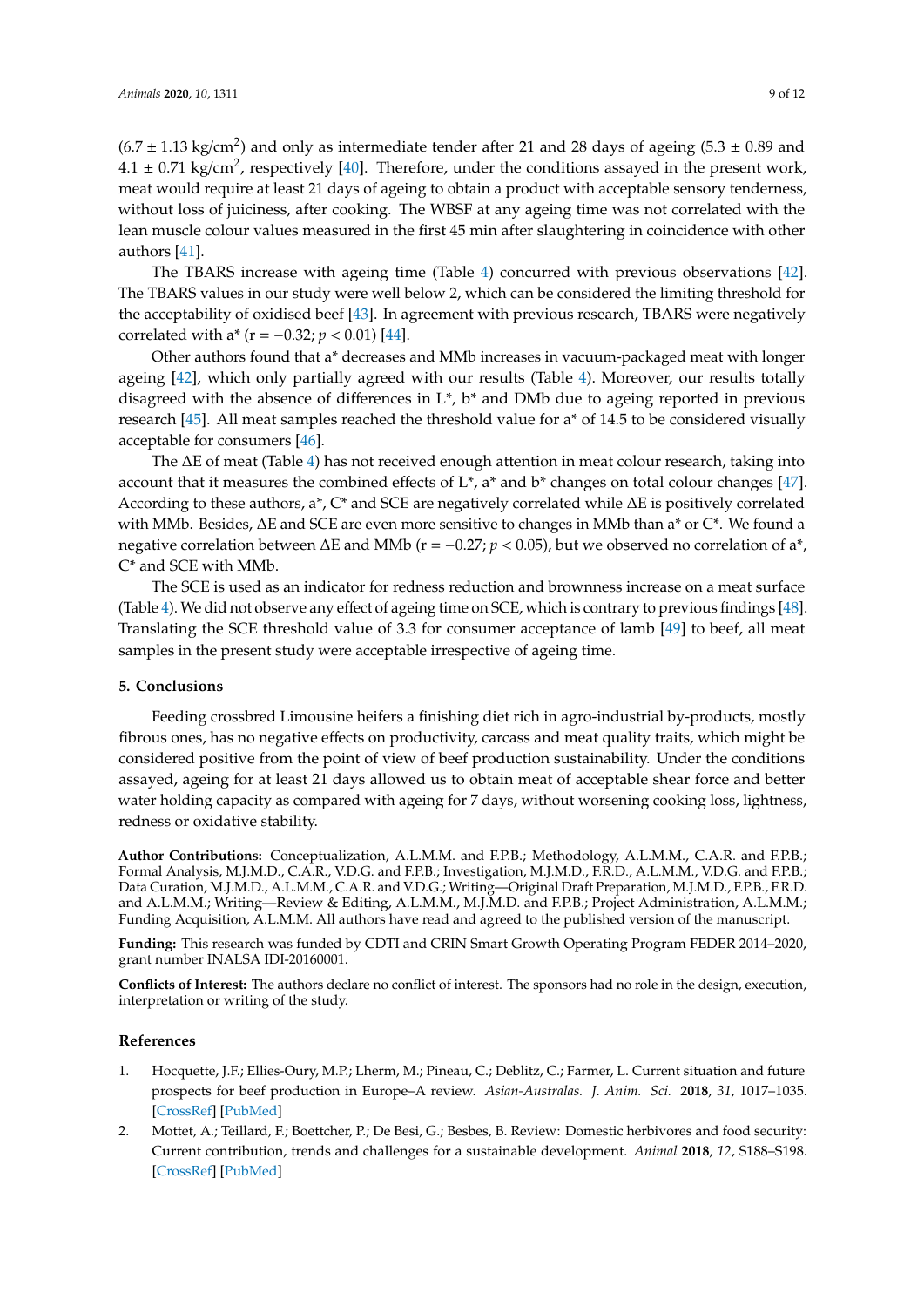- <span id="page-9-0"></span>3. FAO. *Sustainable Diets and Biodiversity: Directions and Solutions for Policy, Research and Action*; Food and Agriculture Organization of the United Nations: Rome, Italy, 2010.
- <span id="page-9-1"></span>4. Van Zanten, H.H.E.; Van Ittersum, M.K.; De Boer, I.J.M. The role of farm animals in a circular food system. *Glob. Food Sec.* **2019**, *21*, 18–22. [\[CrossRef\]](http://dx.doi.org/10.1016/j.gfs.2019.06.003)
- <span id="page-9-2"></span>5. Salami, S.A.; Luciano, G.; O'Grady, M.N.; Biondi, L.; Newbold, C.J.; Kerry, J.P.; Priolo, A. Sustainability of feeding plant by-products: A review of the implications for ruminant meat production. *Anim. Feed Sci. Technol.* **2019**, *251*, 37–55. [\[CrossRef\]](http://dx.doi.org/10.1016/j.anifeedsci.2019.02.006)
- <span id="page-9-3"></span>6. Mwangi, F.W.; Charmley, E.; Gardiner, C.P.; Malau-Aduli, B.S.; Kinobe, R.T.; Malau-Aduli, A.E.O. Diet and genetics influence beef cattle performance and meat quality characteristics. *Foods* **2019**, *8*, 648. [\[CrossRef\]](http://dx.doi.org/10.3390/foods8120648)
- <span id="page-9-4"></span>7. Ludden, P.A.; Cecava, M.J.; Hendrix, K.S. The value of soybean hulls as a replacement for corn in beef cattle diets formulated with or without added fat. *J. Anim. Sci.* **1995**, *73*, 2706. [\[CrossRef\]](http://dx.doi.org/10.2527/1995.7392706x)
- <span id="page-9-5"></span>8. Rhoades, R.D.; Sawyer, J.E.; Chung, K.Y.; Schell, M.L.; Lunt, D.K.; Smith, S.B. Effect of dietary energy source on in vitro substrate utilization and insulin sensitivity of muscle and adipose tissues of Angus and Wagyu steers. *J. Anim. Sci.* **2007**, *85*, 1719–1726. [\[CrossRef\]](http://dx.doi.org/10.2527/jas.2006-498)
- <span id="page-9-6"></span>9. López-Pedrouso, M.; Rodríguez-Vázquez, R.; Purriños, L.; Oliván, M.; García-Torres, S.; Sentandreu, M.Á.; Lorenzo, J.M.; Zapata, C.; Franco, D. Sensory and physicochemical analysis of meat from bovine breeds in different livestock production systems, pre-slaughter handling conditions, and ageing time. *Foods* **2020**, *9*, 176. [\[CrossRef\]](http://dx.doi.org/10.3390/foods9020176)
- <span id="page-9-7"></span>10. Glitsch, K. Consumer perceptions of fresh meat quality: Cross-national comparison. *Br. Food J.* **2000**, *102*, 177–194. [\[CrossRef\]](http://dx.doi.org/10.1108/00070700010332278)
- <span id="page-9-8"></span>11. Avilés, C.; Martínez, A.L.; Domenech, V.; Peña, F. Effect of feeding system and breed on growth performance, and carcass and meat quality traits in two continental beef breeds. *Meat Sci.* **2015**, *107*, 94–103. [\[CrossRef\]](http://dx.doi.org/10.1016/j.meatsci.2015.04.016)
- <span id="page-9-22"></span>12. Bodas, R.; Posado, R.; Bartolomé, D.J.; de Paz, M.J.T.; Herráiz, P.; Rebollo, E.; Gómez, L.J.; García, J.J. Ruminal pH and temperature, Papilla characteristics, and animal performance of fattening calves fed concentrate or maize silage-based diets. *Chil. J. Agric. Res.* **2014**, *74*, 280–285. [\[CrossRef\]](http://dx.doi.org/10.4067/S0718-58392014000300005)
- <span id="page-9-21"></span>13. Casasús, I.; Ripoll, G.; Albertí, P. Use of maize silage in beef heifers fattening diets: Effects on performance, carcass and meat quality. *ITEA* **2012**, *108*, 191–206.
- <span id="page-9-9"></span>14. Cooke, D.W.I.; Monahan, F.J.; Brophy, P.O.; Boland, M.P. Comparison of concentrates or concentrates plus forages in a total mixed ration or discrete ingredient format: Effects on beef production parameters and on beef composition, colour, texture and fatty acid profile. *Ir. J. Agric. Food Res.* **2004**, *43*, 201–216.
- <span id="page-9-10"></span>15. Cuvelier, C.; Cabaraux, J.F.; Dufrasne, I.; Clinquart, A.; Hocquette, J.-F.; Istasse, L.; Hornick, J.L. Performance, slaughter characteristics and meat quality of young bulls from Belgian Blue, Limousin and Aberdeen Angus breeds fattened with a sugar-beet pulp or a cereal-based diet. *Anim. Sci.* **2006**, *82*, 125–132. [\[CrossRef\]](http://dx.doi.org/10.1079/ASC20057)
- <span id="page-9-11"></span>16. BOE. Ley 6/2013, de 11 de junio, de modificación de la Ley 32/2007, de 7 de noviembre, para el cuidado de los animales, en su explotación, transporte, experimentación y sacrificio. *BOE* **2013**, *140*, 44289–44292.
- <span id="page-9-12"></span>17. EC. Directive 2010/63/EU of the European Parliament and of the Council of 22 September 2010 on the protection of animals used for scientific purposes. *O*ff*. J.* **2010**, *L276*, 33–79.
- <span id="page-9-13"></span>18. INRA. *Alimentation des Bovins, Ovins et Caprins*; Quae: Paris, France, 2007.
- <span id="page-9-14"></span>19. AOAC. *O*ffi*cial Methods of Analysis*, 17th ed.; Association of Official Analytical Chemists: Washington, DC, USA, 2000.
- <span id="page-9-15"></span>20. Van Soest, P.J.; Robertson, J.B.; Lewis, B.A. Methods for dietary fiber, neutral detergent fiber, and nonstarch polysaccharides in relation to animal nutrition. *J. Dairy Sci.* **1991**, *74*, 3583–3597. [\[CrossRef\]](http://dx.doi.org/10.3168/jds.S0022-0302(91)78551-2)
- <span id="page-9-16"></span>21. EC. Council Regulation (EC) No 1183/2006 of 24 July 2006 concerning the Community scale for the classification of carcasses of adult bovine animals. *O*ff*. J.* **2006**, *L214*, 1–6.
- <span id="page-9-17"></span>22. CIE. *Colorimetry*; Commission Internationale de l'Éclaraige: Vienna, Austria, 1986.
- <span id="page-9-18"></span>23. AMSA. *Research Guidelines for Cookery, Sensory Evaluation and Instrumental Tenderness Measurements of Meat*; American Meat Science Association: Chicago, IL, USA, 2015.
- <span id="page-9-19"></span>24. Hunt, M.C. Meat Color Measurements. In Proceedings of the 33rd Annual Reciprocal Meat Conference, Chicago, IL, USA, 22–25 June 1980; pp. 41–46.
- <span id="page-9-20"></span>25. AMSA. *Meat Color Measurement Guidelines*; American Meat Science Association: Champaign, IL, USA, 2012.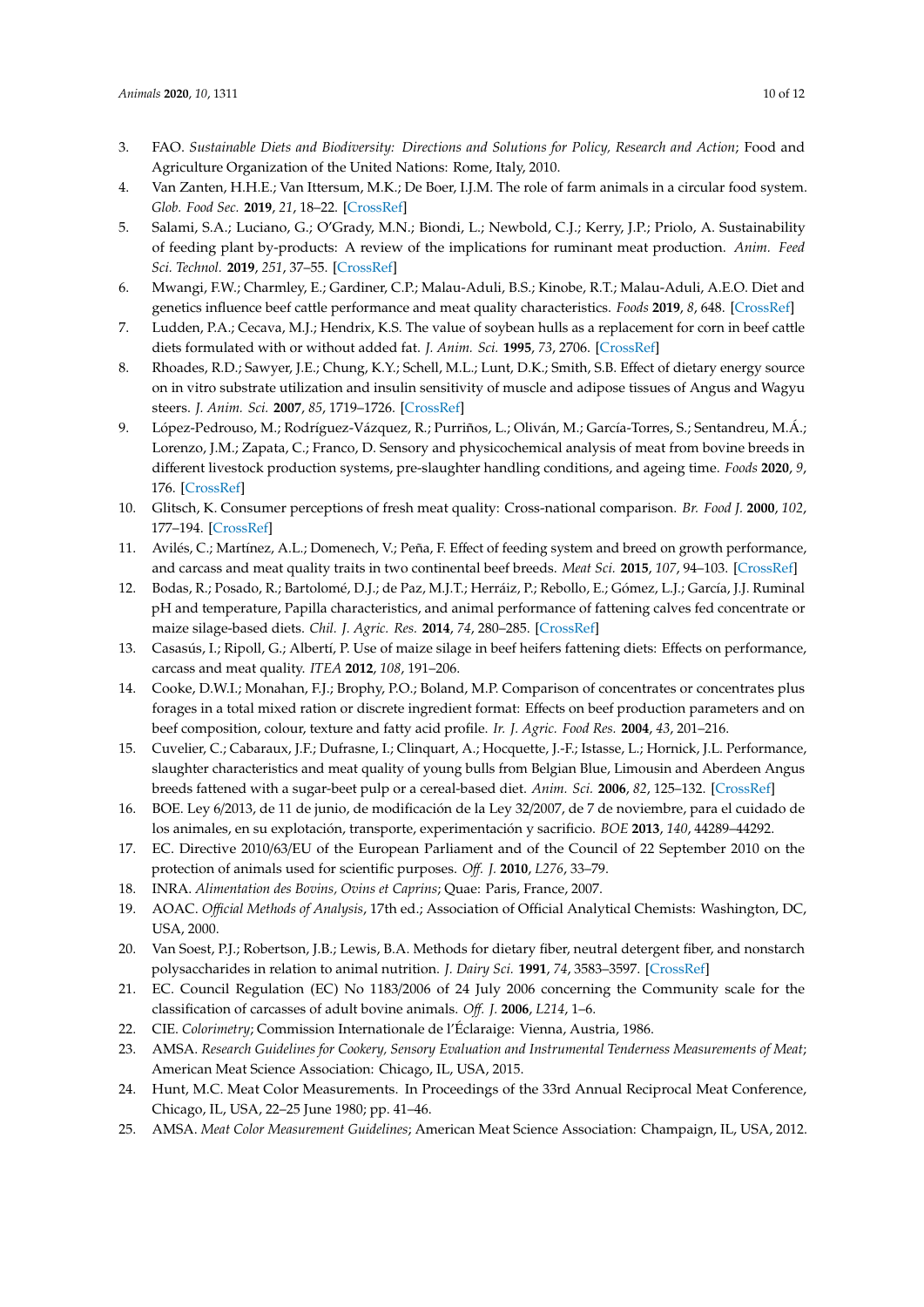- <span id="page-10-0"></span>26. Tarladgis, B.G.; Watts, B.M.; Younathan, M.T.; Dugan, L. A distillation method for the quantitative determination of malonaldehyde in rancid foods. *J. Am. Oil Chem. Soc.* **1960**, *37*, 44–48. [\[CrossRef\]](http://dx.doi.org/10.1007/BF02630824)
- <span id="page-10-1"></span>27. Page, J.K.; Wulf, D.M.; Schwotzer, T.R. A survey of beef muscle color and pH. *J. Anim. Sci.* **2001**, *79*, 678–687. [\[CrossRef\]](http://dx.doi.org/10.2527/2001.793678x)
- <span id="page-10-2"></span>28. Arelovich, H.M.; Abney, C.S.; Vizcarra, J.A.; Galyean, M.L. Effects of dietary neutral detergent fiber on intakes of dry matter and net energy by dairy and beef cattle: Analysis of published data. *Prof. Anim. Sci.* **2008**, *24*, 375–383. [\[CrossRef\]](http://dx.doi.org/10.15232/S1080-7446(15)30882-2)
- <span id="page-10-3"></span>29. Bittante, G.; Cecchinato, A.; Tagliapietra, F.; Verdiglione, R.; Simonetto, A.; Schiavon, S. Crossbred young bulls and heifers sired by double-muscled Piemontese or Belgian Blue bulls exhibit different effects of sexual dimorphism on fattening performance and muscularity but not on meat quality traits. *Meat Sci.* **2018**, *137*, 24–33. [\[CrossRef\]](http://dx.doi.org/10.1016/j.meatsci.2017.11.004) [\[PubMed\]](http://www.ncbi.nlm.nih.gov/pubmed/29149626)
- <span id="page-10-4"></span>30. Beriain, M.J.; Goñi, M.V.; Indurain, G.; Sarriés, M.V.; Insausti, K. Predicting Longissimus dorsi myoglobin oxidation in aged beef based on early post-mortem colour measurements on the carcass as a colour stability index. *Meat Sci.* **2009**, *81*, 439–445. [\[CrossRef\]](http://dx.doi.org/10.1016/j.meatsci.2008.09.009) [\[PubMed\]](http://www.ncbi.nlm.nih.gov/pubmed/22064280)
- <span id="page-10-5"></span>31. Wyrwisz, J.; Moczkowska, M.; Kurek, M.; Stelmasiak, A.; Półtorak, A.; Wierzbicka, A. Influence of 21 days of vacuum-aging on color, bloom development, and WBSF of beef semimembranosus. *Meat Sci.* **2016**, *122*, 48–54. [\[CrossRef\]](http://dx.doi.org/10.1016/j.meatsci.2016.07.018)
- <span id="page-10-6"></span>32. Lomiwes, D.; Farouk, M.M.; Wu, G.; Young, O.A. The development of meat tenderness is likely to be compartmentalised by ultimate pH. *Meat Sci.* **2014**, *96*, 646–651. [\[CrossRef\]](http://dx.doi.org/10.1016/j.meatsci.2013.08.022)
- <span id="page-10-7"></span>33. Hughes, J.M.; Oiseth, S.K.; Purslow, P.P.; Warner, R.D. A structural approach to understanding the interactions between colour, water-holding capacity and tenderness. *Meat Sci.* **2014**, *98*, 520–532. [\[CrossRef\]](http://dx.doi.org/10.1016/j.meatsci.2014.05.022)
- <span id="page-10-8"></span>34. Farouk, M.M.; Mustafa, N.M.; Wu, G.; Krsinic, G. The "sponge effect" hypothesis: An alternative explanation of the improvement in the waterholding capacity of meat with ageing. *Meat Sci.* **2012**, *90*, 670–677. [\[CrossRef\]](http://dx.doi.org/10.1016/j.meatsci.2011.10.012)
- <span id="page-10-9"></span>35. Boakye, K.; Mittal, G.S. Changes in pH and water holding properties of Longissimus dorsi muscle during beef ageing. *Meat Sci.* **1993**, *34*, 335–349. [\[CrossRef\]](http://dx.doi.org/10.1016/0309-1740(93)90082-S)
- <span id="page-10-10"></span>36. Purslow, P.P.; Oiseth, S.; Hughes, J.; Warner, R.D. The structural basis of cooking loss in beef: Variations with temperature and ageing. *Food Res. Int.* **2016**, *89*, 739–748. [\[CrossRef\]](http://dx.doi.org/10.1016/j.foodres.2016.09.010)
- <span id="page-10-11"></span>37. Lucherk, L.W.; O'Quinn, T.G.; Legako, J.F.; Rathmann, R.J.; Brooks, J.C.; Miller, M.F. Consumer and trained panel evaluation of beef strip steaks of varying marbling and enhancement levels cooked to three degrees of doneness. *Meat Sci.* **2016**, *122*, 145–154. [\[CrossRef\]](http://dx.doi.org/10.1016/j.meatsci.2016.08.005)
- <span id="page-10-12"></span>38. O'Quinn, T.G.; Legako, J.F.; Brooks, J.C.; Miller, M.F. Evaluation of the contribution of tenderness, juiciness, and flavor to the overall consumer beef eating experience. *Transl. Anim. Sci.* **2018**, *2*, 26–36. [\[CrossRef\]](http://dx.doi.org/10.1093/tas/txx008)
- <span id="page-10-13"></span>39. Wu, G.; Farouk, M.M.; Clerens, S.; Rosenvold, K. Effect of beef ultimate pH and large structural protein changes with aging on meat tenderness. *Meat Sci.* **2014**, *98*, 637–645. [\[CrossRef\]](http://dx.doi.org/10.1016/j.meatsci.2014.06.010) [\[PubMed\]](http://www.ncbi.nlm.nih.gov/pubmed/25089788)
- <span id="page-10-14"></span>40. Destefanis, G.; Brugiapaglia, A.; Barge, M.T.; Dal Molin, E. Relationship between beef consumer tenderness perception and Warner-Bratzler shear force. *Meat Sci.* **2008**, *78*, 153–156. [\[CrossRef\]](http://dx.doi.org/10.1016/j.meatsci.2007.05.031) [\[PubMed\]](http://www.ncbi.nlm.nih.gov/pubmed/22062265)
- <span id="page-10-15"></span>41. Goñi, M.V.; Beriain, M.J.; Indurain, G.; Insausti, K. Predicting longissimus dorsi texture characteristics in beef based on early post-mortem colour measurements. *Meat Sci.* **2007**, *76*, 38–45. [\[CrossRef\]](http://dx.doi.org/10.1016/j.meatsci.2006.10.012)
- <span id="page-10-16"></span>42. Mancini, R.A.; Ramanathan, R. Effects of postmortem storage time on color and mitochondria in beef. *Meat Sci.* **2014**, *98*, 65–70. [\[CrossRef\]](http://dx.doi.org/10.1016/j.meatsci.2014.04.007) [\[PubMed\]](http://www.ncbi.nlm.nih.gov/pubmed/24862957)
- <span id="page-10-17"></span>43. Campo, M.M.; Nute, G.R.; Hughes, S.I.; Enser, M.; Wood, J.D.; Richardson, R.I. Flavour perception of oxidation in beef. *Meat Sci.* **2006**, *72*, 303–311. [\[CrossRef\]](http://dx.doi.org/10.1016/j.meatsci.2005.07.015)
- <span id="page-10-18"></span>44. Insausti, K.; Beriain, M.J.; Lizaso, G.; Carr, T.R.; Purroy, A. Multivariate study of different beef quality traits from local Spanish cattle breeds. *Animal* **2008**, *2*, 447–458. [\[CrossRef\]](http://dx.doi.org/10.1017/S1751731107001498)
- <span id="page-10-19"></span>45. Lagerstedt, A.; Lundström, K.; Lindahl, G. Influence of vacuum or high-oxygen modified atmosphere packaging on quality of beef M. longissimus dorsi steaks after different ageing times. *Meat Sci.* **2011**, *87*, 101–106. [\[CrossRef\]](http://dx.doi.org/10.1016/j.meatsci.2010.08.010)
- <span id="page-10-20"></span>46. Holman, B.W.B.; van de Ven, R.J.; Mao, Y.; Coombs, C.E.O.; Hopkins, D.L. Using instrumental (CIE and reflectance) measures to predict consumers' acceptance of beef colour. *Meat Sci.* **2017**, *127*, 57–62. [\[CrossRef\]](http://dx.doi.org/10.1016/j.meatsci.2017.01.005)
- <span id="page-10-21"></span>47. Hernández Salueña, B.; Sáenz Gamasa, C.; Diñeiro Rubial, J.M.; Alberdi Odriozola, C. CIELAB color paths during meat shelf life. *Meat Sci.* **2019**, *157*, 107889. [\[CrossRef\]](http://dx.doi.org/10.1016/j.meatsci.2019.107889)